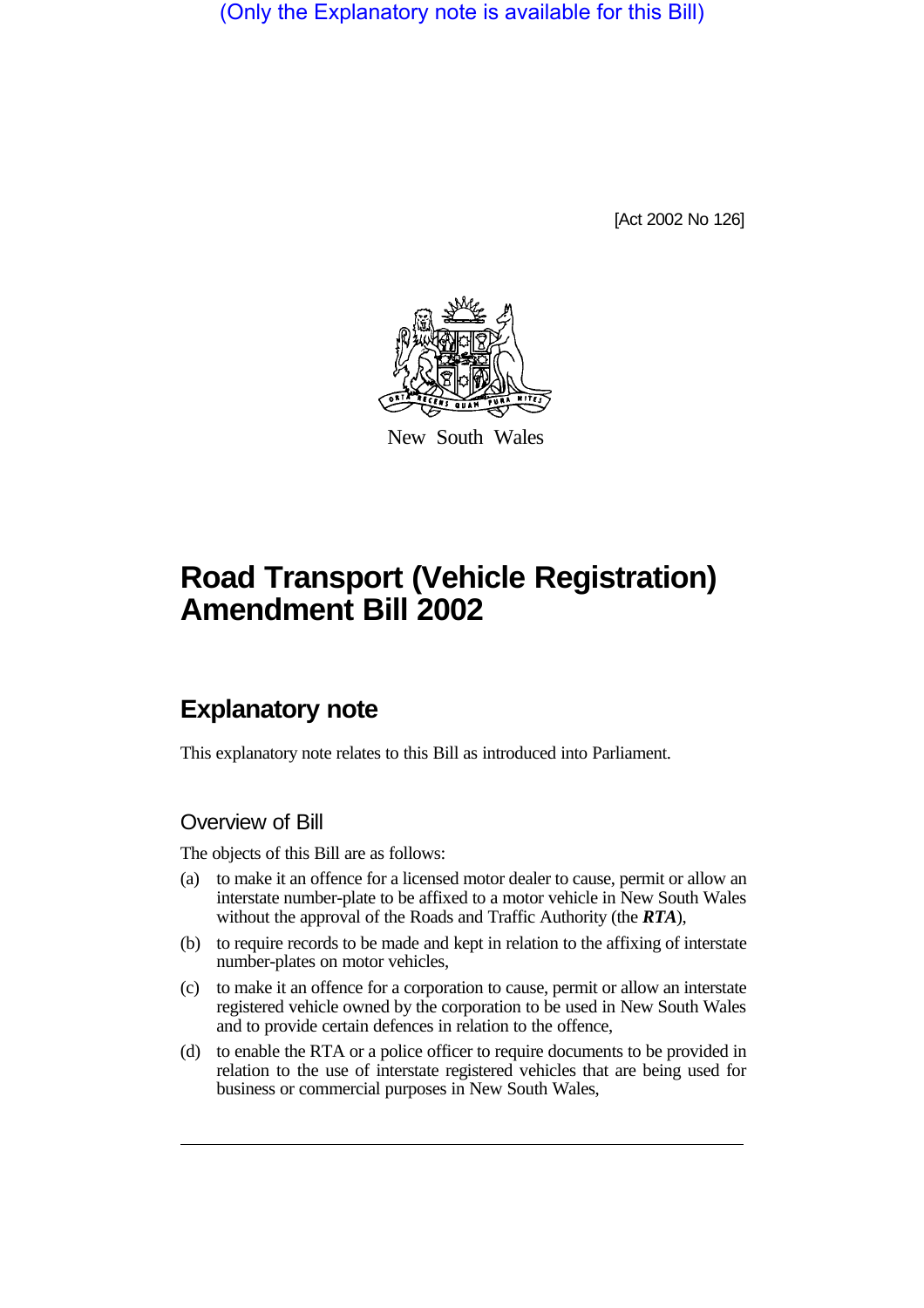Road Transport (Vehicle Registration) Amendment Bill 2002 [Act 2002 No 126]

Explanatory note

- (e) to enable the Director-General of the Department of Fair Trading to take disciplinary action under the *Motor Dealers Act 1974* against a licensed motor dealer who is convicted of an offence with respect to the affixing of an interstate number-plate to a motor vehicle in New South Wales,
- (f) to make other miscellaneous or consequential amendments.

#### Outline of provisions

**Clause 1** sets out the name (also called the short title) of the proposed Act.

**Clause 2** provides for the commencement of the proposed Act on a day or days to be appointed by proclamation.

**Clause 3** is a formal provision giving effect to the amendments to the *Road Transport (Vehicle Registration) Act 1997* set out in Schedule 1.

**Clause 4** is a formal provision giving effect to the amendment to the *Motor Dealers Act 1974* set out in Schedule 2.

**Clause 5** is a formal provision giving effect to the amendments to the Regulations set out in Schedule 3.

#### **Schedule 1 Amendment of Road Transport (Vehicle Registration) Act 1997**

**Schedule 1 [2]** inserts proposed sections 22–22B.

Proposed section 22 makes it an offence for a licensed motor dealer to cause, permit or allow an interstate number-plate to be affixed to a registrable vehicle (eg a motor vehicle or trailer) in New South Wales except with the approval of the RTA. The proposed section also requires a licensed motor dealer to make and keep records in relation to the affixing of interstate number-plates to registrable vehicles and to produce those records to the RTA or a police officer if requested to do so.

Proposed section 22A makes it an offence for a corporation to cause, permit or allow an interstate registered vehicle owned by the corporation to be used on a road or road related area in New South Wales. A corporation is not guilty of such an offence if the corporation satisfies the court that the vehicle has been owned by the corporation for less than 90 days, or that the vehicle has been (during the 90-day period before the offence) outside New South Wales for at least 48 hours, or that the vehicle has been leased by or hired out to the same person for the entire 90-day period before the offence.